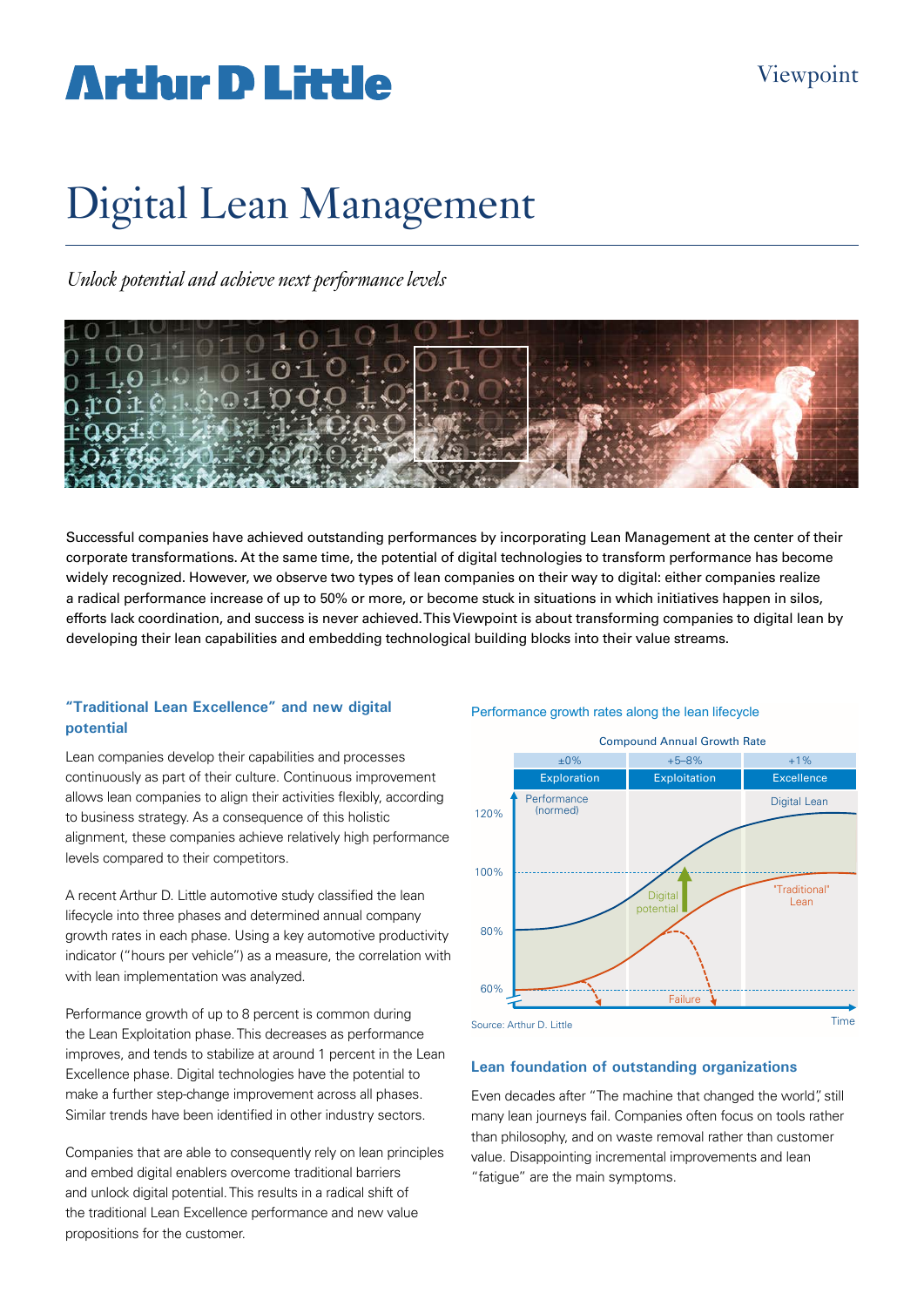## Viewpoint

# **Arthur D Little**

Integrating lean principles into digital transformation helps achieve radical simplification of the process, allowing companies to identify the most effective levers for the digital journey.

Before discussing how to unlock the digital potential, and given the importance of the lean foundations, we therefore briefly repeat the three core elements of outstanding lean organizations.

### **The three lean core elements of outstanding organizations**

#### Core 1: Leadership and culture

Whether in daily routine or times of transformational change, leadership and distinct roles and responsibilities provide the cornerstone for effective collaboration. Clearly formulated expectations, derived from top management's vision and based on a cross-functional understanding, help to make management and delegation effective. This mind-set nurtures the culture of continuous improvement.

#### Core 2: Targets and performance management

Continuous improvement and transformation start with setting clear targets. These targets need to be designed both vertically (organizational hierarchy) and horizontally (end-toend value-stream orientation). Performance management assures the effectiveness of measures taken through better leadership quality and clear focus on the waste-free value stream.

#### Core 3: Kaizen platforms

Lean is not about methods and tools only, but about addressing the right problem to the right set of employees with a problem-specific approach. Continuous improvement can be seen as continuous training, and is therefore a sustainable way of developing employees. The improving "Kaizen" platforms, whether for self-contained improvement problems within a defined organizational unit, or for crossfunctional/cross-site problems, need to be designed integrally – not additionally.

#### **Shifting from lean to digital lean**

Radical shifts in performance are the consequence of embedding proven technologies in the value stream to overcome factors that have traditionally limited performance.

Typically, it is unclear where to start the digital lean journey and how to prioritize a company's efforts and resources to drive tangible results. Indeed, choosing from among the plethora of new options provided by digital technologies is a real challenge. Most companies struggle to find the right approach to effectively grasp the benefits of this digital promise.

The following three key questions define a framework to unlock the potential of digital to create value and drive higher performance.

#### How to radically simplify the traditional value stream?

The full digitalization potential of the value stream is derived from a two-step Digital Greenfield Design approach, based on two key questions:

1. Which physical process steps can be automated by mature and proven technologies?

First, design a Greenfield value stream. Traditional performance limits that are inherent to the value-stream design are overcome by the use of mature technologies. Once a process step is automated (e.g., by using autonomous transport in logistics), upstream and downstream effects need to be reconsidered (e.g., the impact on loading/unloading). This procedure is repeated for the complete value stream.

2. Which remaining non-physical (information) process steps can be digitalized radically?

Second, redesign information processing, especially manual tasks, radically, whether by incorporating digital twins or the use of supporting technologies (e.g., Robotics Process Automation, Artificial Intelligence, bots).

### Which technological building blocks to use to create new value?

Unlocking an organization's digital potential requires a combination of deep knowledge of mature, proven technologies and the identification of specific functional applications. Each company therefore needs to configure its own set of technological building blocks to address its organizational characteristics and priorities.

Five categories of technological building blocks are defined in Arthur D. Little's digitalization framework, "Future of Operations". (See ["Future of Operations in the digital world",](http://www.adlittle.com/operations-viewpoints.html?&view=747
) Viewpoint 2016.) This classification helps companies to trace operational needs to the relevant building block

- Cognitive: use pattern recognition based on (big) data for automating tasks (e.g., big data/advanced analytics, bots, autonomous transport systems)
- Connected: incorporate machines, tasks, etc., through the cross-functional use of information (e.g., collaborative, smart machines and robots)
- Virtual: leverage productivity by decoupling and transforming physical conditions into virtual spaces (e.g., cyber-physical systems, augmented reality)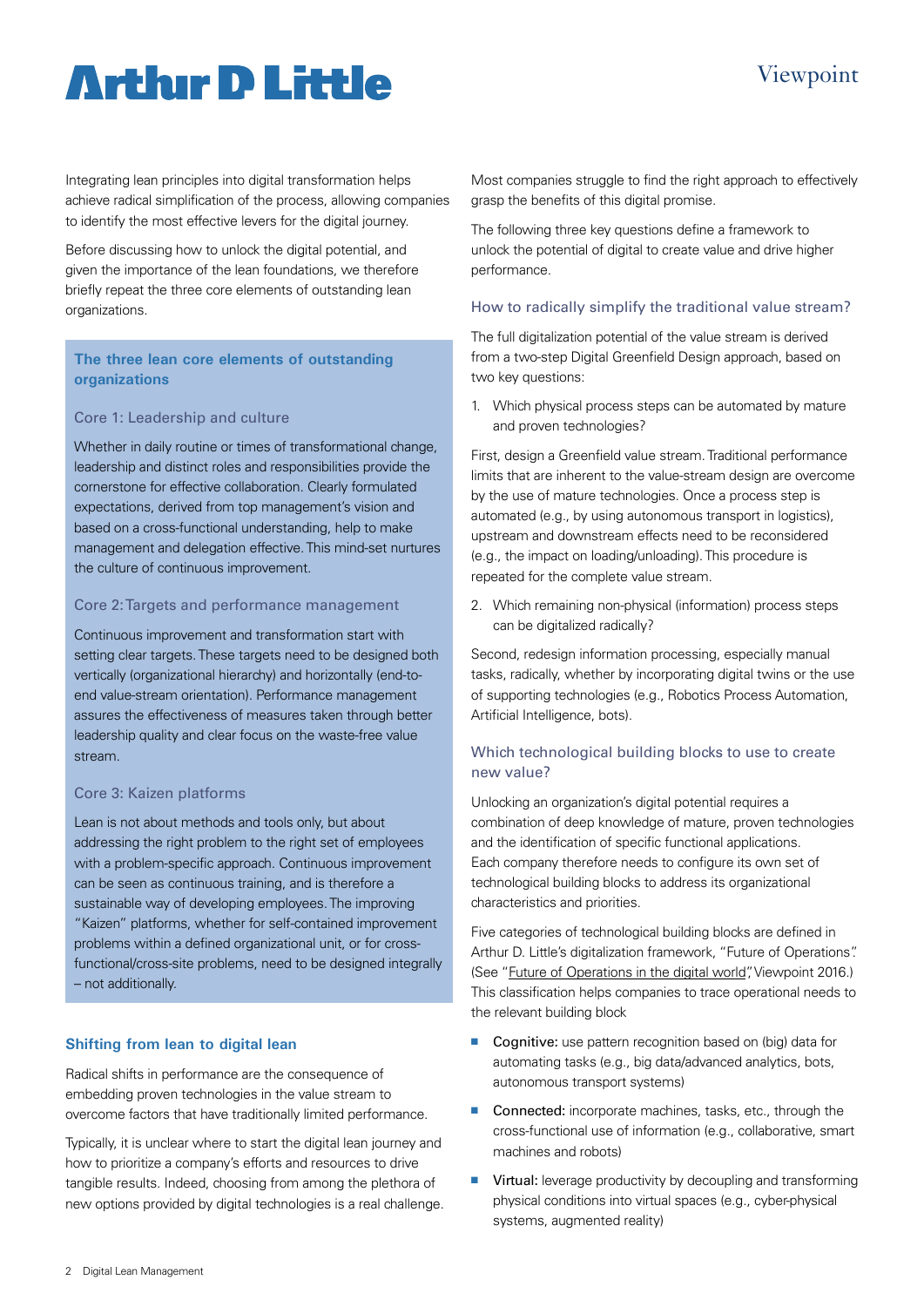# **Arthur D Little**

## $\blacksquare$  Human centered: design new workplaces through the use of collective knowledge (e.g., collective intelligence, virtual workplace)

■ Value-add: define new business models through the use of new core technologies (e.g., additive manufacturing/3D printing)

#### Integral concept combining Lean Management with building blocks from Future of Operations Big data/ Augmented Connected things Collaborative, smart



Source: Arthur D. Little

Building blocks are interdependent, and therefore need a holistic and integrated design. They apply across the organization, in both direct and indirect business functions, for which results are sometimes even more impressive (e.g., through Robotics Process Automation (RPA), in production planning and finance). The company-specific set of building blocks is derived from its value-stream requirements and requires a profound understanding of each technology.

### Which pitfalls to avoid?

Companies that simply introduce technological gadgets, without considering the value stream holistically, run the risk of failure. Digitalization may still happen, but only in silos, meaning that these companies will struggle to fully exploit their digital potential.

There are several reasons why digitalization needs to build on the three core elements of Lean Management, which, in practice, are often ignored. These include:

- Issues related to deficient value streams and/or poor data quality are seldom overcome by using sophisticated technologies
- Digitalization of processes with poor (data) quality risks making existing shortcomings even worse
- $\blacksquare$  The local, workplace-specific application of technological gadgets seldom leads to radical simplification at the enterprise level
- Technologies which, at first sight, seem easily applicable, may lack maturity, causing frustration for employees
- Radical simplification requires a holistic approach to valuestream transformation

### **Developing digital lean capability to build a long-term and sustainable competitive advantage**

The ability to effectively and efficiently digitalize an organization's value stream is, unquestionably, a source of future competitive advantage.

Identifying and integrating the most appropriate digital technology into the value stream requires a profound understanding of all related business processes, as well as a sound understanding of the technologies on offer and their relative maturity.

As with Lean Management, developing the required capability and establishing the required mind-set throughout the organization remains a top-management issue. The more employees and managers adopt this new digital lean mindset, the sooner efforts to digitalize will therefore succeed in delivering step changes in business performance.

### **Insights for the executive**

In order to be successful and overcome traditional barriers, companies need to ensure that lean principles are well integrated into their digital transformation.

In order to do so, and to fully exploit their digital potential, companies need to:

- 1. Use lean principles to radically simplify the value stream. A Digital Greenfield Design can be used to identify the digital potential in the value stream
- 2. Select the right building blocks based on their specific value creation potential. This requires broad and profound knowledge of state-of-the-art technologies
- 3. Avoid digital shortcuts, as they typically fail or lead to disappointing or unsustainable results
- 4. Start developing a lean digital capability that will form the basis for a long-term and sustainable competitive advantage. This implies a cultural change in the organization and requires top-management attention

Completing these four actions will allow companies to achieve radical shifts in performance levels by combining digital and lean.

## Viewpoint